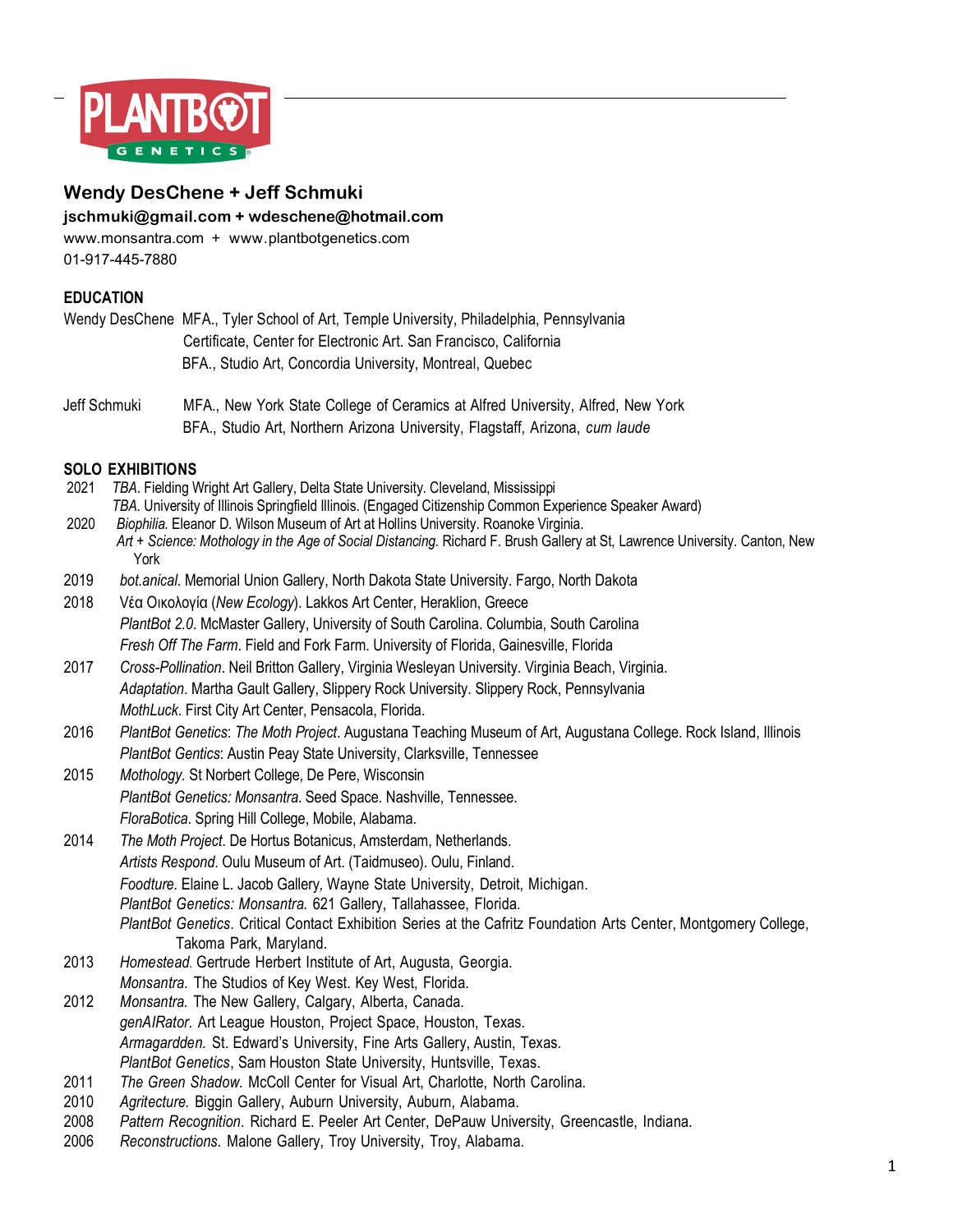- 2002 *Decoys and More*. Woods Art Gallery, University of Southern Mississippi, Hattiesburg, Mississippi.
- 2001 *Recent Works*. George Ohr Museum, Biloxi, Mississippi.
- 1999 *Elements*. Osterle Gallery, North Central College, Naperville, Illinois.

## **TWO PERSON EXHIBITIONS**

2014 *Ecology Revisioned*. Prescott College Art Gallery at Sam Hill Warehouse. Prescott, Arizona.

### **SELECTED GROUP EXHIBITIONS**

 2021 *TBA: Food Justice: Growing a Healthier Community Through Art*. Contemporary Craft. Pittsburgh, Pennsylvania *TBA: Lost in the Weeds: Nature and Climate Change. Athens Institute of Contemporary Art. Athens, Georgia.*<br>2020 *Grey / Gray (Matters). Divisible Projects. Dayton, Ohio.*  2020 *Grey / Gray (Matters).* Divisible Projects. Dayton, Ohio. *Ostraka*. ARTexchange at CAA. Hoken Gallery. Columbia College, Chicago, Illinois *Daily Trumpet*. Invitational Instagram Exhibition. New York, New York. *Lift Off Film Sessions. Shorts Programme 2*, Iver Heath, Buckinghamshire, England *Contaminated.* The Institute for Aesthetic Advocacy and Institute for Digital Humanities. Minneapolis, Minnesota *Quarantine Zine*. Issue 2: Alone and Together. Newburgh, New York. *ArtWork(ers) United*. University of North Florida. Curator Jenny Hager and the Creatives. Jacksonville, Florida *Home as Situation*. Bolivair Art Gallery, University of Kentucky. Lexington, Kentucky. 2019 *Larroque Arts Festival (LAF) "Surface",* Larroque Occitanie, France *Lanzarote Arts Festival.* Canary Islands, Spain *Exposicion Artistas Internacionales*, Espacio Little, Seville, Spain Collective (in)Action, Memorial Union Gallery, University of North Dakota *Ferment at NCECA Socially Engaged Craft Collation at Minneapolis College*, Minnesotoa *Lie, Cheat, Steal, Lyon College/Kresge Gallery*, Batesville, Arkansas *2018 Fresh Off The Farm*. Field and Fork Farm and Garden. University of Florida, Gainesville, Florida *When The Winters Were Still Really Cold (The Rhine)*. Useable Space. Milwaukee, Wisconsin *GardenBot.* Artfields, Lake City South Carolina  *A Northward Migration.* Lewis Ginter Botanical Garden, Richmond, Virginia  *Hambidge Art Gala.* Design District, Atlanta, Georgia 2017 *Pollinate*. HUBweek, City Hall Plaza, Boston, Massachusetts. *Crossing Boundaries: Art and the Future of Energy.* Pensacola Museum of Art, Pensacola, Florida. *STEAM*. University of Western Florida, Pensacola, Florida. 2016 *Insecta*. Haber Space at Central Booking, New York, New York. *Digital Culture*. CICA Museum, Gimpo, South Korea. *RE•BOTICA.* Fed Galleries at Kendall College of Art and Design of Ferris State University. Grand Rapids, Michigan. *Manchester: RVA Street Art Festival*. Southern States Silos, Richmond, Virginia. *Methodologies.* East Stroudsburg University, East Stroudsburg, Pennsylvania. *Impending Future*. Lycoming College Art Gallery. Williamsport, Pennsylvania. 2015 *ESPACIO ENTER*: International Festival of Creativity, Innovation, and Digital Culture. TEA, Tenerife Espacio de las Artes. Tenerife, Canary Islands, Spain. *Maintenance Mode*. Public Space One. Iowa City, Iowa. *Turndown Service*. COOP Popup Gallery at SECAC. Pittsburgh, Pennsylvania. *The Weight of the World: A Contemporary Art Exhibition of Affect and Reason*. Arizona State University Institute for Humanities Research (IHR). Tempe, Arizona. *Sustainability Solutions Festival*. City of Phoenix. Phoenix, Arizona. *Balance-Unbalance: An International Conference on Water, Climate, and Place* - group exhibition, Arizona State University Galleries. Tempe, Arizona. *Maize y Mas*. Legion Arts. Cedar Rapids, Iowa. *Embodied Place: Observations and Notations*. Sierra Nevada College. Incline Village, Nevada. 2014 *Marfa Dialogues/St. Louis.* The Pulitzer Foundation for the Arts, PXSTL. St Louis, Missouri. *Mediated Realities*. Freedman Gallery. Albright College. Reading, Pennsylvania. *Arts/Industry: Collaboration and Revelation*. John Michael Kohler Arts Center. Sheboygan, Wisconsin. *Hunter/Gatherer*, Truman State University Art Gallery, Kirksville, Missouri.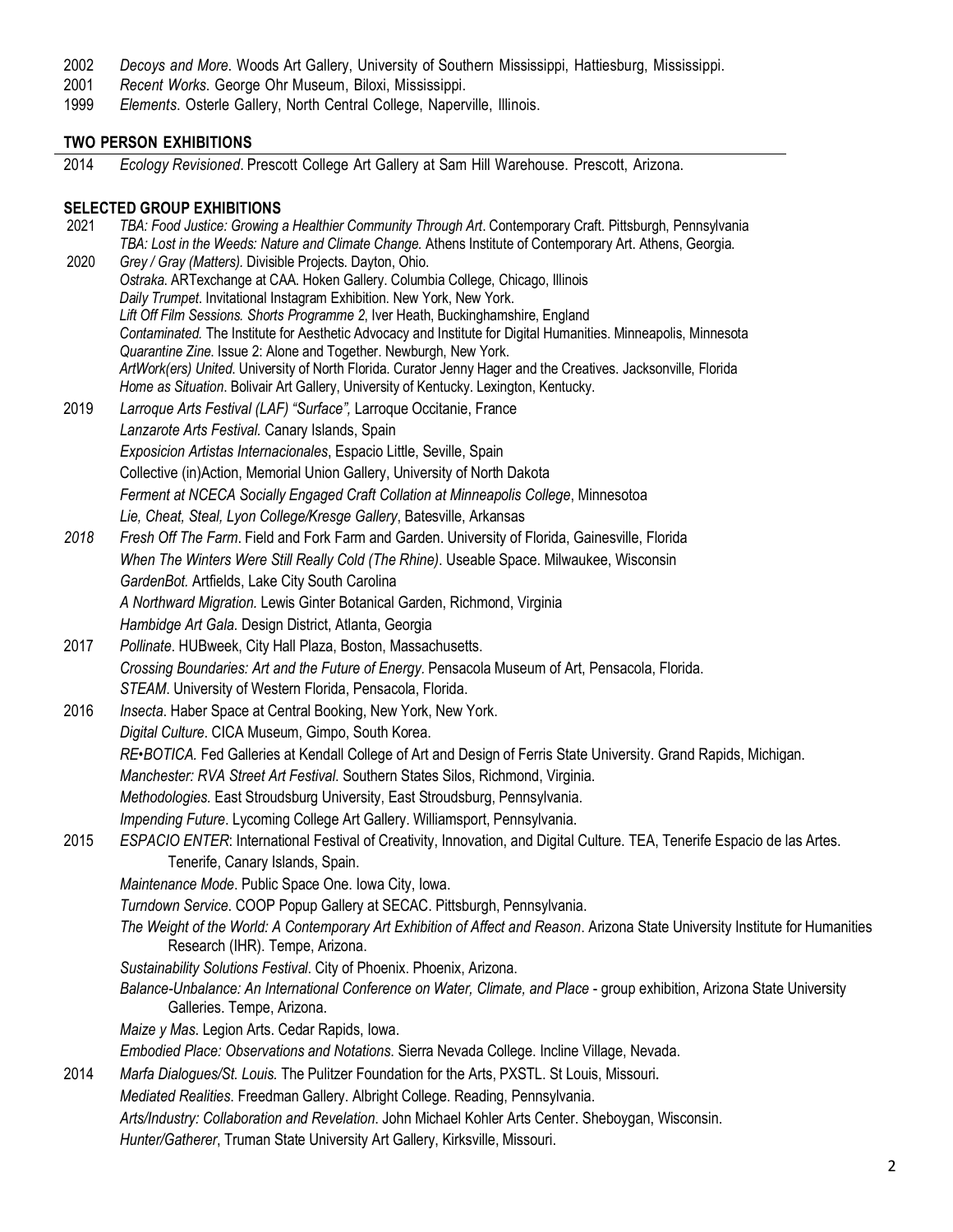*Entomological.* Roy C. Moore Art Gallery. University of North Georgia at Gainesville. Gainesville, Georgia. *Sustainability*. Diane Kidd Gallery, Tiffin University, Tiffin, Ohio. *Art in Odd Places (AiOP)*: The Artifacts. Colonel's Row, Governors Island, New York, New York.

2013 *InLight Richmond*. 1708 Gallery. Richmond, Virginia. *Shine On.* Hambidge Center for Creative arts and Sciences Invited Artist. Rabun Gap, Georgia. *PlantBot ArtLab* McColl Center Environmental Artist in Residence RECAP Intervention. Charlotte, North Carolina. *PlantBot Genetics and the 91%.* AIOP 2013: NUMBER Greensboro, Greensboro, North Carolina. *PlantBot Genetics*. Westobou Festival. Augusta, Georgia. *Vahki Revisited*. Mesa Contemporary Arts Museum at Mesa Arts Center. Mesa, Arizona.

# 2012 *Public Trust*. Flux Factory, Long Island City, New York *Whale Oil to Whole Foods.* Greene County Council on the Arts Gallery & Greene County Cornell Cooperative Extension, Catskills, New York

*Whale Oil to Whole Foods Part 2*. Cornell Cooperative Extension of Greene County, Agroforestry Resource Center, Acra, New York

*Plein Air*. International Group Exhibition, Airplane Gallery New York, New York *Ecologies of Food: Past, Present, Future*. Lederer Gallery, SUNY Geneseo, Geneseo, New York

- *Bushwick Basel*. Bushwick Art District Open Studios and Galleries, Brooklyn, New York
- 2011 *Cerebral Departure: Investigations in Contemporary Issues.* SpaceCamp Gallery, Indianapolis, Indiana *PlantBot Genetics*. Billboard Art Project, Reading, Pennsylvania
	- *PlantBot Genetics*. Billboard Art Project, Baton Rouge, Louisiana
	- *PlantBot Genetics*. Billboard Art Project, San Bernardino, California
	- *E.V.A. (Experimental Video Art)* BachModern Autumn Screening, Salzburg, Austria
	- *Edge of Life: Forest Pathology Invitational*. Cole Art Center, Stephen F. Austin State University, Nacogdoches, Texas
	- *Edge of Life: Forest Pathology in Art*. Environmental Education, Science, and Technology (ESSAT) Building, Eagle Exhibit Hall, University of North Texas, Denton, Texas.
	- *There's No Place Like...*. The Renaissance Center, Dickson, Tennessee
	- *Digital Checkpoints Exhibition,* (FLEFF) Finger Lakes Environmental Film Festival, Ithica College, Ithica, New York
- 2010 *4th Cairo Video Festival. Medrar for Contemporary Art,* Goethe Institute, Cairo, Egypt *"A Brief History of…".* Two-Minute Film Festival, Carnegie Museum of Art, Pittsburg, Pennsylvania *InLight Richmond*. 1708 Gallery, Green Award, Richmond, Virginia *dis.place.ment.* Urban Institute for Contemporary Art (UICA), Grand Rapids, Michigan *Lens Based Image*. Desotorow Gallery, Savannah, Georgia

## **ARTIST IN RESIDENCE & VISITING ARTIST APPOINTMENTS**

- 2020 The Studios of Belgrade, Belgrade, Serbia (cancelled due to Covid-19 travel restrictions)
- 2019 Airgentum, Seville, Spain
- 2018 Lakkos Art Center. Heraklion, Greece
- 2017 Hambidge Center for Art and Science. Rabun Gap, Georgia
- 2016 Entomica. Sault Ste Marie, Ontario, Canada Hambidge Center for Art and Science. Rabun Gap, Georgia
- 2015 NEA Art Works Grant through St. Norbert College. Department of Art. De Pere, Wisconsin The Studios of Key West. Key West, Florida
- 2014 KulttuuriKauppila Artist in Residence, Ii, Finland Buitenwerkplaats Artist in Residence, Amsterdam, Netherlands
- 2013 Kimmel Harding Nelson Center for the Arts Residency, Nebraska City, Nebraska McColl Center for Visual Art Environmental Artist in Residence, Charlotte, North Carolina
- 2012 The Hafnarborg Centre Artist in Residence, Hafnarfjörður, Iceland
- 2011 I-Park Residency Fellow, East Haddam, Connecticut Atlantic Center for the Arts, Associate Artist Residency, New Smyrna Beach, Florida School of Making Thinking Collaborative Residency, Delancey, New York
- 2010 American Academy in Rome, Visiting Artist, Rome, Italy
- 2009 I-Park Residency Fellow, East Haddam, Connecticut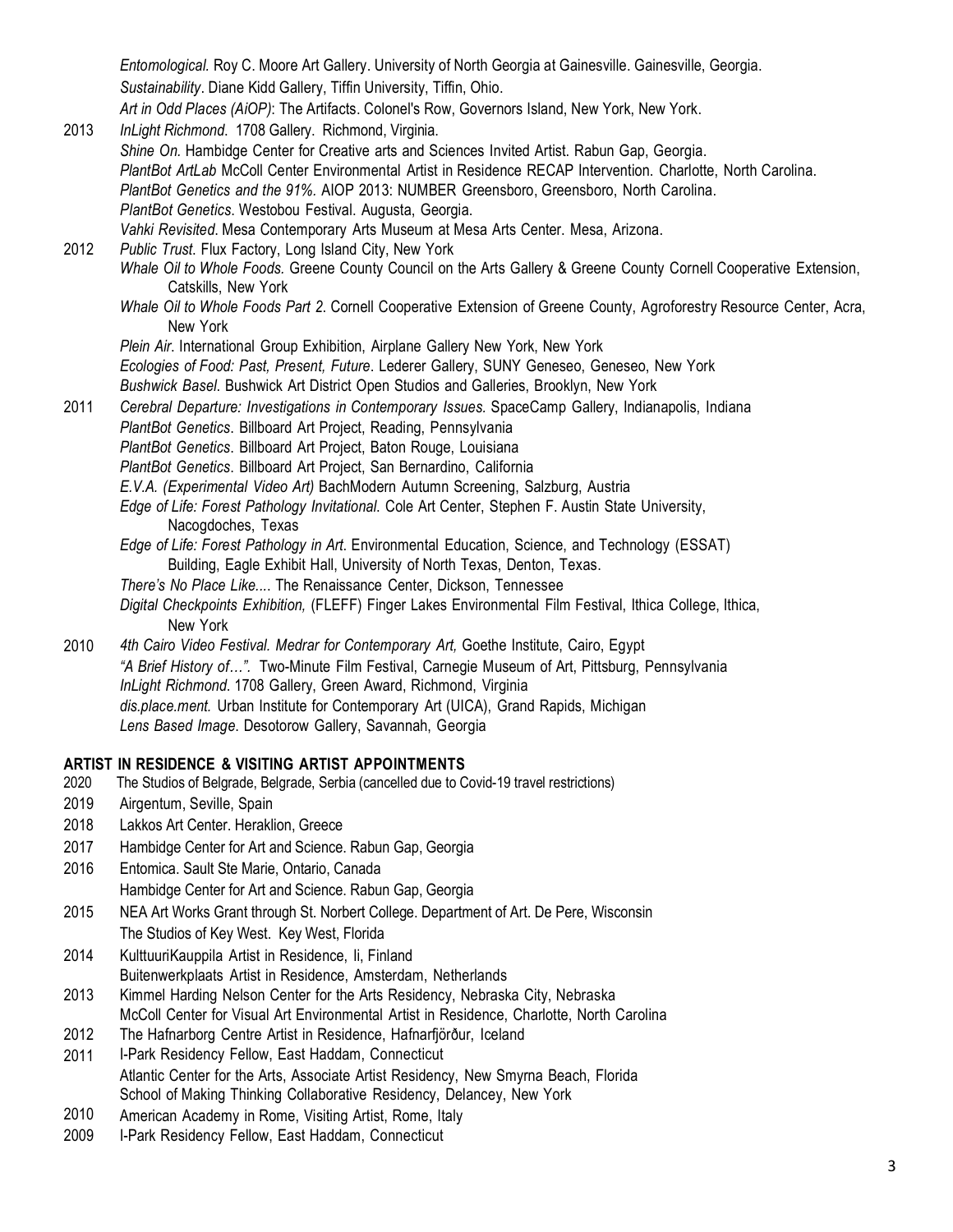## **GRANTS, FELLOWSHIPS, COMMISSIONS**, **AWARDS**

- 2019 SECAC Artist Award Honorable Mention
- Student Sustainability Grant, Georgia Southern, University, Statesboro, Georgia
- 2017 Sustainability Fee Grant for *Tiny Mural*. Georgia Southern University. Statesboro, Georgia. *How Design Promotional and Marketing Award* for PlantBot Genetics Field Guide, Designer Jarred Elrod.
- 2016 Seed Grant, ArtPrize 8. Grand Rapids, Michigan.
- 2015 NEA Art Works Grant for the Moth Project via St. Norbert College Department of Art. De Pere, Wisconsin.
- 2014 Marfa Dialogues/St. Louis Program Grant. The Pulitzer Foundation for the Arts. St Louis, Missouri. Sustainability Fee Grant, Georgia Southern University, Statesboro, Georgia. Seed Grant, College of Liberal Arts and Social Sciences. Georgia Southern University, Statesboro, Georgia.

### **MURALS**

- 2020 Pollen Mural. Biological Sciences Building, Georgia Southern University. Statesboro, Georgia
- 2018 Salamander Mural. Georgia Southern University, Armstrong Campus. Savannah, Georgia Moth Mural. Heraklion, Greece
- 2017 Salamander Mural. Biological Sciences Building. Georgia Southern University, Statesboro, Georgia
- 2016 Moth Mural, Austin Peay State University. Clarksville, Tennessee
- 2015 Moth Mural, Springhill College. Mobile, Alabama

### **SELECTED LECTURES, PANELS, COMMUNITY EVENTS, WORKSHOPS**

 2021 Ostraka at Roanoake ArtsPop. Taubman Museum. Roanoake, Virginia. Co-Chairs and Presenters at SECAC Conference, Richmond, Virginia. Exhibiting Artist Lecture. Eleanor D. Wilson Museum of Art at Hollins University. Hollins, Virginia. Artist Lecture. Hollins University Sustainable Architecture Class. Hollins, Virginia. Exhibiting Artist Lecture. St Lawrence University. Canton, New York. Mothology for Children Artist Lecture. St Lawrence University. Canton, New York. Conversations on Craft and Food Justice. An Online Series Discussing Sustainability, and Craft. Contemporary Craft Museum. Pittsburgh, Pennsylvania. Moth Mural. Augustana College Department of Biology: College of Insect Collections. Rock Island, Illinois. 2019 Lecture and Public Event. The Moth Project. Montevallo University, Montevallo, Alabama. Ostraka at Roanoke, ArtsPop, Taubman Museum. Roanoke, Virginia Lecture and Public Event. The Moth Project. Berry College, Mount Berry, Georgia. PlantBot Workshop. Augsburg University, Minneapolis, Minnesota. Lecture to Sculpture & 3D Classes. North Dakota State University, Fargo, North Dakota SECAC Conference Panel Chairs and Presenters Panelist and Chair. SECAC Conference, Chattanooga, Tennessee Artist Lecture, North Dakota State, Fargo, North Dakota Artist Lecture and ArtLab Community Mothing Event, Montevallo University, Montevallo, Alabama Artist Lecture and ArtLab Community Mothing Event, Berry College, Mont Berry, Georgia ArtLab Community Event, Statesboro, Georgia Lecture to Sculpture & 3D Classes. North Dakota State University, Fargo, North Dakota ArtLab Middle School Event, Berry Elementary, Mount Berry, Georgia Community Event, Castiblanco Art Night, Castiblanco de los Arroyos, Seville, Spain PlantBot Workshop. Augsburg University, Minneapolis, Minnesota Tiny Mural for Biological Sciences Center, Georgia Southern University, Savannah Campus, Savannah, Georgia. 2018 PlantBot Building Workshop and Lecture. University of South Carolina. Columbia, South Carolina Panelist. Artist Run Spaces, Collectives, and Collaboration. SECAC Conference, Birmingham, Alabama. Panelist. I Forgot to Laugh. SECAC Conference, Birmingham, Alabama. Artist Lecture, The Ronald E McNair Life Center and Museum, Lake City, South Carolina Artist Lecture, Lakkos Art Center, Heraklion, Greece 2017 PlantBot Building Workshop, Pulse Art and Technology Festival. Telfair Museums, Savannah, Georgia. PlantBot Workshop. Virginia Wesleyan University, Virginia Beach, Virginia.

Clean Energy Fest. Pensacola Museum Square, Pensacola, Florida.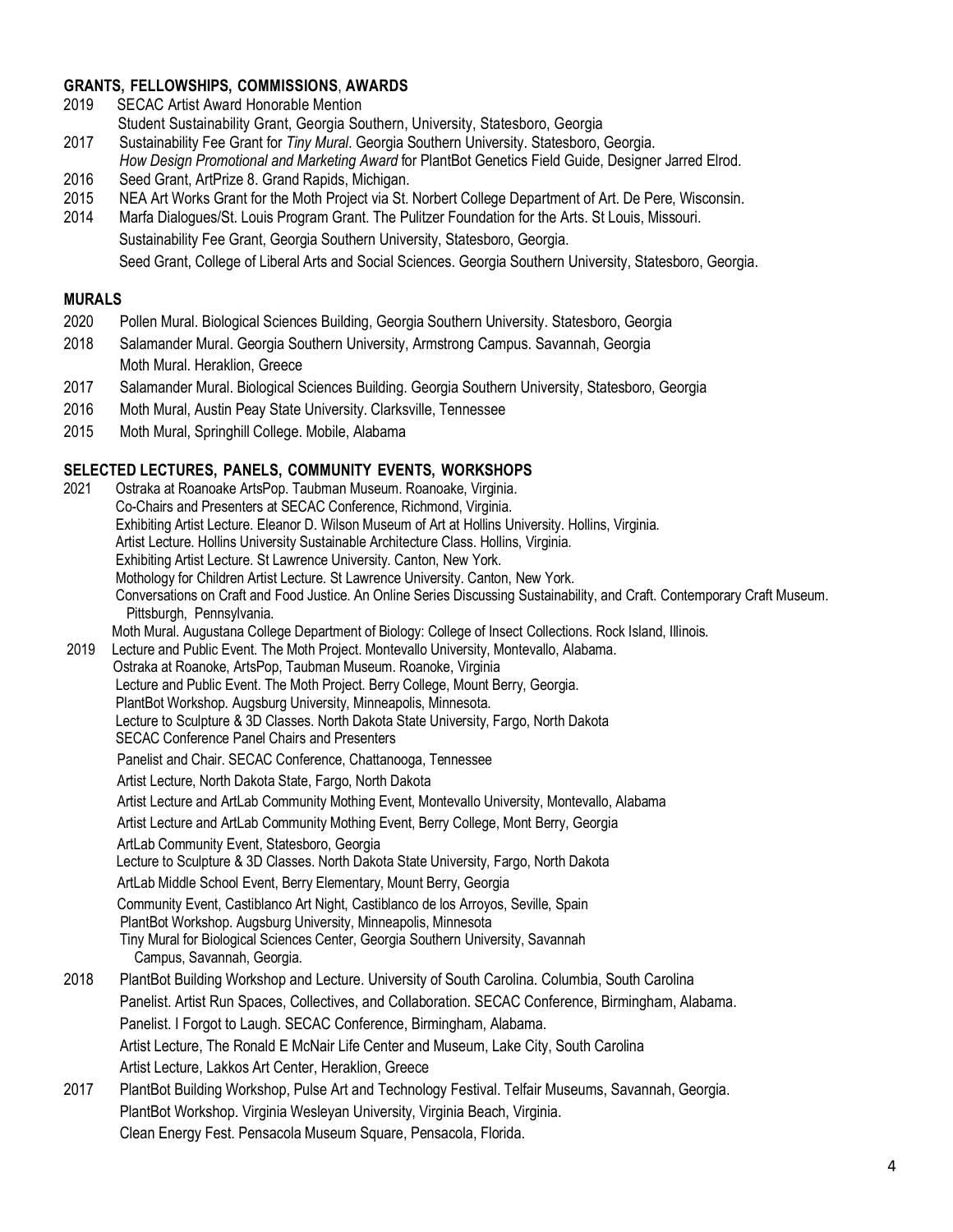Panel Chair. Arts and Sciences: Closer than they Think, SECAC Conference, Columbus, Ohio. Panelist. The Living Arts. SECAC Conference, Columbus, Ohio. PlantBot Building Workshop, Pulse Art and Technology Festival. Telfair Museums, Savannah, Georgia. Artist Lecture. Professional Practice Class, Guilford College, Greensboro, North Carolina. Artist Lecture. *Crossing Boundaries: Art and the Future of Energy.* Pensacola Museum of Art, Pensacola, Florida. 2016 Artist Lecture. Figge Art Museum. Davenport, Iowa. Panelist. SECAC Conference, Roanoke, Virginia. Moth Workshop. Longfellow Liberal Arts School, Davenport, Iowa. PlantBot Workshop. Augustana Teaching Museum, Rock Island, Illinois. 2015 Artist Lecture. California University of Pennsylvania Department of Art and Design. California, Pennsylvania. Artist Lecture. Slippery Rock University Art Department and the Department of Geology, Geography and the Environment, Slippery Rock, Pennsylvania. Panelist, *Soft Science*. SECAC Conference. Pittsburgh, Pennsylvania. Artist Lecture. *PlantBot Genetics*. The Nevelle Public Museum. Green Bay, Wisconsin. Artist Lecture, *AgriCULTURE Closing and Harvesting Event.* Herndon Gallery, Antioch College. Yellow Springs, Ohio. Artist Lecture, *PlantBot Genetics*. The Studios of Key West. Key West, Florida. Artist Lecture, *Towards a Better Future*. College Art Association Invitation to ArtSpace. New York, New York. Artist Lecture, *Ideas in Sight Lecture Series: PlantBot Genetics*. Savanna College of Art and Design (SCAD). Savannah, Georgia. 2014 Artist Lecture, *PlantBot Genetics*. Long Island University, Long Island, New York. Artist Lecture, *Ignite #38*. Mediamatic Foundation, Amsterdam, Netherlands Panelist, *In Cahoots: Collaborative and Interdisciplinary Projects*. SECAC Conference, Sarasota, Florida. PlantBot Workshop*.* Elaine L. Jacob Gallery*,* Wayne State University, Detroit, Michigan Artist Lecture, *Great Minds Lecture Series*. The College of Liberal Arts and Social Sciences, Georgia Southern University, Statesboro, Georgia 2013 Artist Lecture. Gertrude Herbert Institute of Art, Augusta, Georgia Panelist, *We Could Be Heroes: Monsters and Heroes in Contemporary Art Symposium*. Brigham Young University Museum of Art. Provo, Utah Panelist, *How the Personal is Political*: Southeastern College Art Conference (SECAC), Greensboro, North Carolina. 2012 Artist Lecture*.* St. Edward's University Fine Arts Gallery, Austin, Texas Artist Lecture, PlantBot Genetics. The New Gallery, Calgary, Canada Artist Lecture and Workshop, PlantBot Genetics. State University of New York (SUNY) Geneseo, Geneseo, New York Artist Lecture and Workshop, PlantBot Genetics. Sam Houston State University, Huntsville, Texas Artist Lecture and Workshop, PlantBot Genetics. Slippery Rock University, Slippery Rock, Pennsylvania Panelist, *Disrupt This Session*. College Art Association Conference, Los Angeles, California Community Event, PlantBot Genetics. OxBow Meadows Environmental Learning Center, Columbus Georgia

*Raidus 250 Invitational* Panelist, Mississippi State University, Starkville, Mississippi

## **SELECTED BIBLIOGRAPHY**

Barnes, Katy. "Moths: Bees of the Night". The Alabamian, Montevallo, AL. September 30, 2019. Web/Print. EP Sevilla. "Artistas internacionales ofrecen en una exposición su "particular visión" de la Sierra Morena". EuropaPress. June 21, 2019. Web. Shields, Kathryn M and Sunny Spillane*. Creative Collaboration in Art Practice, Pedagogy, and Research*. (Cambridge Scholars Publishing, 2018) Chapter 1.2, Pages 33-346 and Cover Image and Color Plate 1.2. Print. Dahlgren, Annika. "Plant robots mix art and ecology". University of South Carolina, August 17. Web. Burr, Ty. "What's under the Domes? Hope for a Future". Boston Globe. October 14th, 2017. DesChene, Wendy and Jeff Schmuki. "Art, Science, and Moths?". National Moth Week Post, June 23, 2017. Nationalmothweek.org. Web. Brunner, Brigitta R. *Creating Citizens*. (University of Alabama Press, 2016) Cover Image and Pages 117-128. Turner, Jonathan. "Interactive Art Exhibit Tackles Moths, Plants, Nature". May 10, 2016. Print / Web. Scarmana, Lacy. "The Moth Project Satirically Images A World Without Pollinators". WKIV Quad Cities. March 31, 2016. Radio/Web. Cullen, Jack. Notes @ Noon: "Our plants sing pop songs". Quad City Times. March 30, 2016. Print/Web. Murphy, Michelle, M, and Baptiste Lefebvre. "Horror Plants #5." Editorial. Make8elieve: Art and Culture Magazine, Oct.-Dec, 2015: 60-61. Make8elieve.com. Web. Zimmermann, Patricia R. Thinking through Digital Media: Transnational Environments and Locative Places (Palgrave Macmillan, 2015)